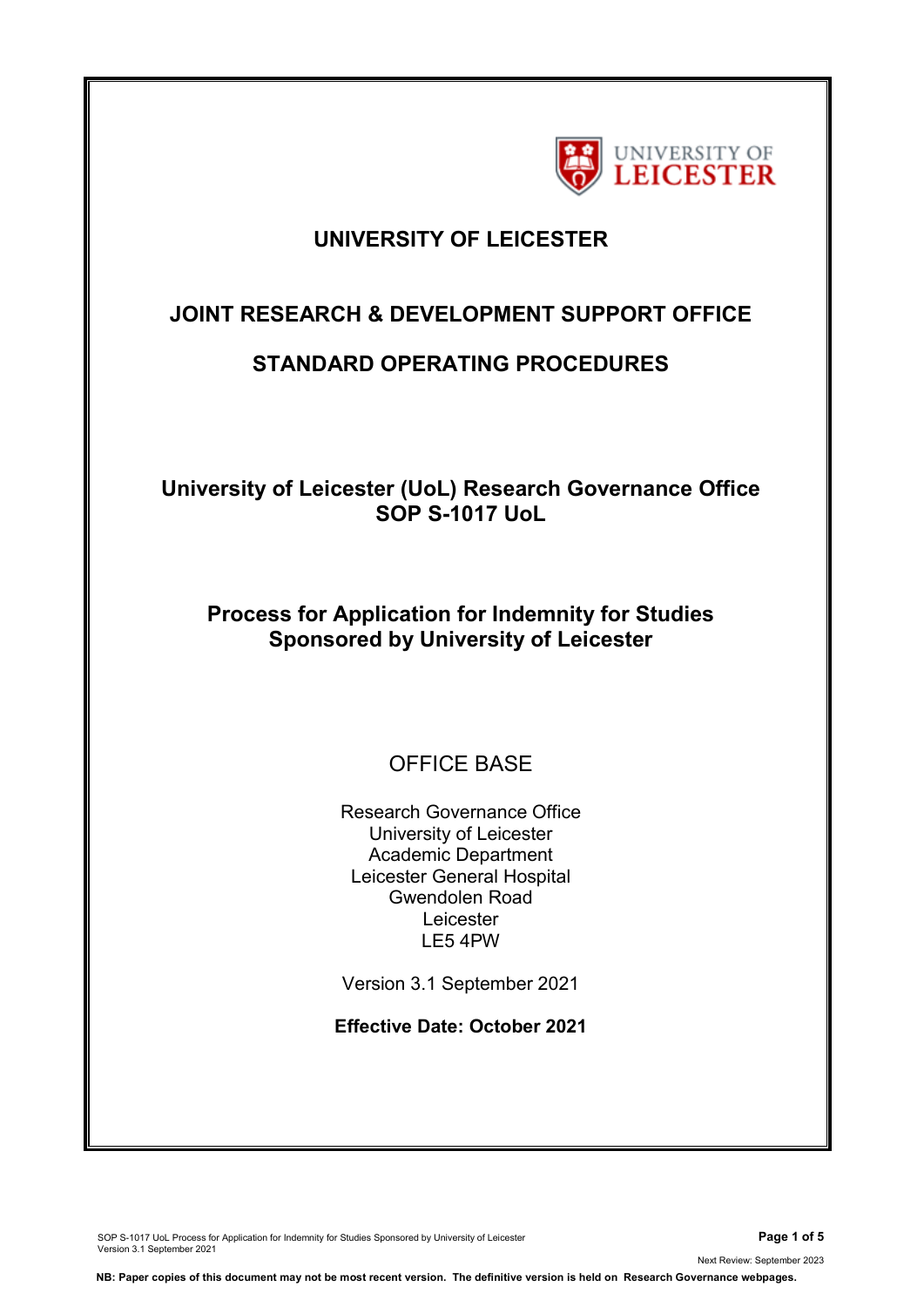**Standard Operating Procedure: S-1017 UoL Process for Application for Indemnity for Studies Sponsored by University of Leicester Manual Excession Research Governance Office** 



#### **1.0 Introduction**

This Standard Operating Procedure (SOP) describes the procedures used by the Research Governance Office within University of Leicester (UoL) when completing a Sponsor risk assessment for the purpose of assessing and providing indemnity for research involving the NHS, therefore governed by the Research Governance Framework.

The outcome is that the Research Governance Office has a set of proportionate actions to complete the Sponsor Decision process and provide an in principle decision to sponsor the Study where it is possible to manage the risk appropriately, once satisfied that appropriate indemnity arrangements have been placed.

#### **2.0 Scope**

This SOP applies to all University of Leicester staff, students and any external individual who approach the UoL to request that the organisation act as Sponsor for research activity.

#### **3.0 Purpose**

This SOP will detail the process for ensuring appropriate insurance arrangements are in place for any research activity involving the University. Specifically this SOP will detail process for

- ensuring the appropriate university insurance is in place
- assessing whether the research activity requires specific referral to insurers
- referring the research activity to insurers

### **4.0 Procedures**

Whenever the University is deemed to be involved in specific research activity involving the NHS, and therefore governed by the Research Governance Framework, the University must have appropriate insurance in place.

#### **NHS and Commercial indemnity**

Neither NHS nor Commercial Sponsors indemnify the University of Leicester should an injured party sue the University AND the NHS or the University AND the commercial company. In such cases the University requires its own insurance to cover itself should the University be found responsible for that harm (i.e. the University has been negligent) or have to pay defence cost to successfully defend any claim.

#### **Negligent and Non-Negligent Harm.**

The University's insurance cover routinely provides for negligent harm. Where arrangements for non-negligent harm cover are required the Insurance Office shall contact insurers for further advice.

SOP S-1017 UoL Process for Application for Indemnity for Studies Sponsored by University of Leicester **Page 2 of 5** Version 3.1 September 2021

Next Review: September 2023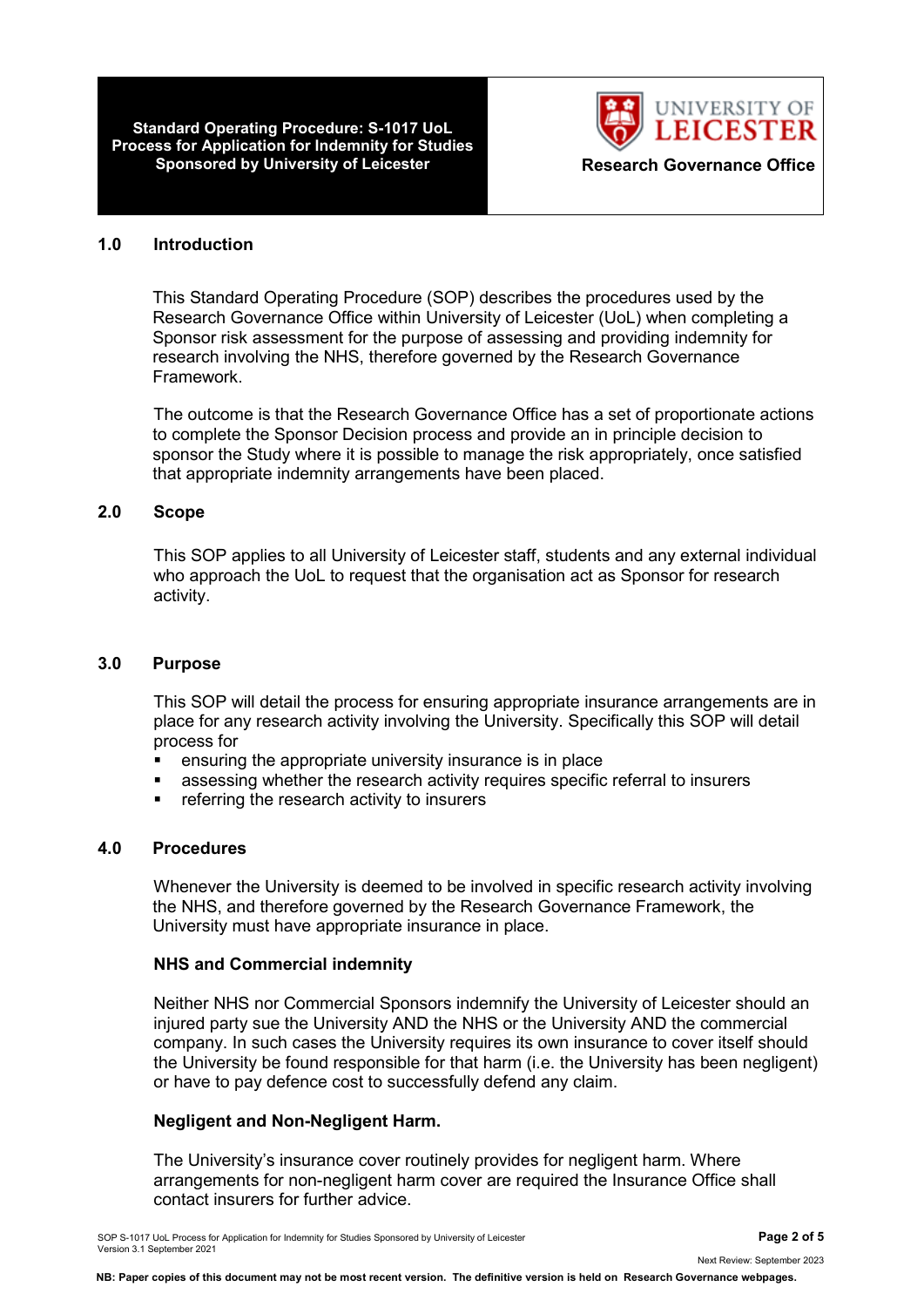- a) On receipt of an application for sponsorship the UOL Research Governance Office will forward this to the Insurance Office.
- b) Once the information has been received, the Insurance Office shall be responsible for assessment of the insurance requirements and where required, referral of the research activity to insurers.
- c) All sponsor applications will be reviewed by the Insurance Office on a case by case basis. In the majority of applications, the cost of insurance for the trial will be met centrally by the University. In certain circumstances proposals may attract an additional insurance premium. The following are examples of such types of trial:
	- Phase I/II Clinical Trials Research participants are under 5 years of age
	- Research participants that are pregnant
	- The research interferes with the process of conception
	- Clinical trials studying hepatitis/HIV
	- Clinical trials studying Creutzfeld-Jakob Disease
	- Clinical trials studying Genetic Engineering
	- Clinical Trials of unlicensed products
	- International Sites where there may be a requirement to place local cover

- Association of British Pharmaceutical Industries (ABPI) standard indemnity is not in place for research sponsored/funded by a Pharmaceutical company.

- d) The Insurance Office will issue a letter which is study specific, and confirms Insurers acceptance, to the Research Governance Office who will, in turn, forward it to the Investigators.
- e) A 'To Whom It May Concern' letter will also be issued, via the Research Governance Office, detailing the level of insurance the University holds. This letter is renewed annually on 1 August.
- f) The documents as defined in d) and e) above will be issued to the applicant/investigator by the UOL Research Governance Office.
- g) Amendments that increase the number of sites, or have a significant impact on the protocol inclusion/exclusion criteria will be communicated by the Research Governance Office to the Insurance Office. A communication confirming that the insurance remains valid will be required as part of the amendment sponsor green light process.
- h) In the event that the Insurers are not able to provide cover, the University will be unable to sponsor the study.

This process is detailed in the Insurance process flowchart – Appendix 1.

#### **Effecting Cover Where Additional Premium Is Required**

The Insurance Office does not hold a central fund for payment of additional insurance costs and therefore the investigator must meet the cost of any additional premium.

Should a trial attract a specific additional premium, the Insurance Office will communicate this to the UOL Research Governance Office who will confirm that adequate funding is available.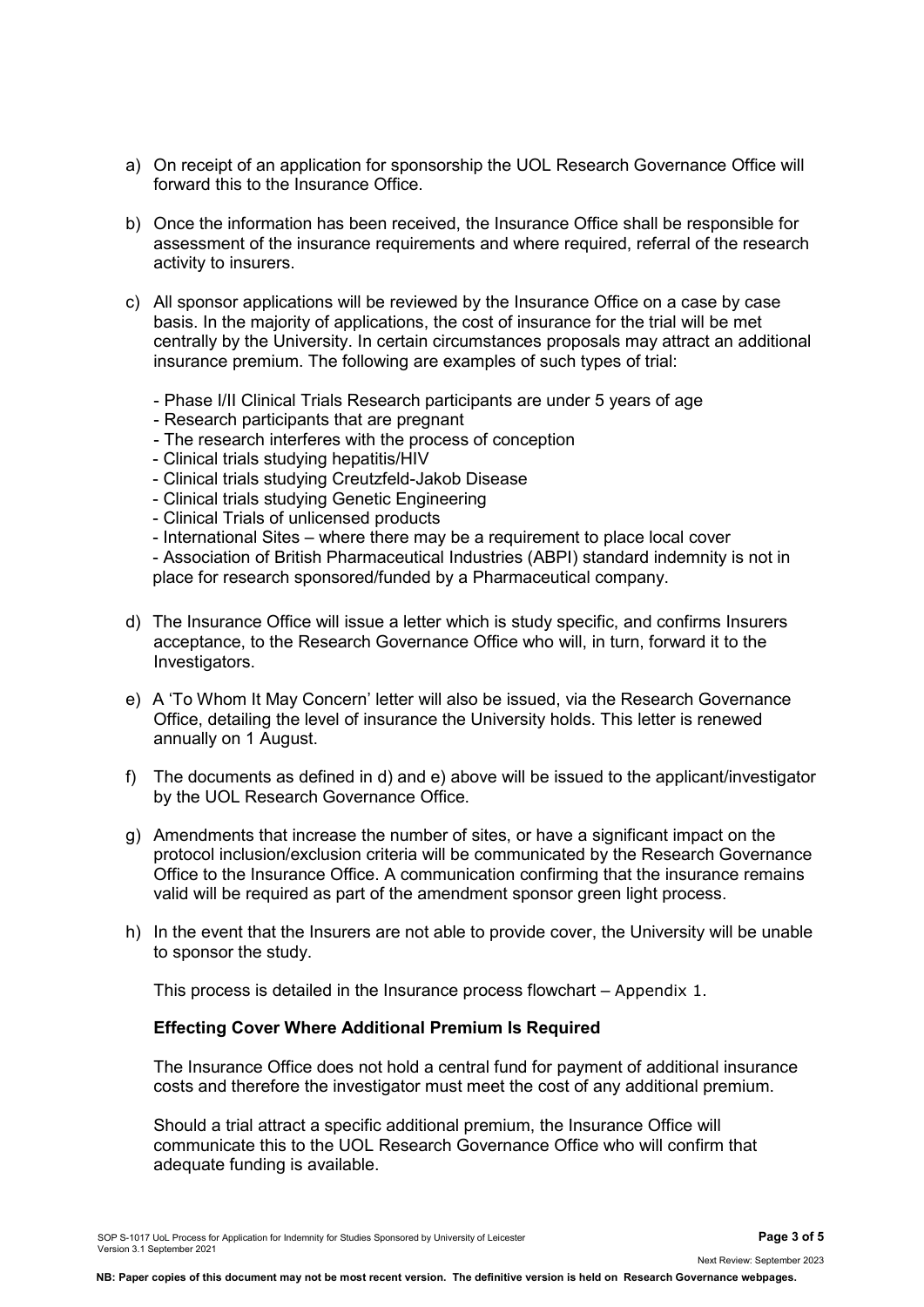If the trial is to commence the UOL Research Governance Office shall notify the Insurance Office that insurance cover is required confirming the research activity start date, the research activity duration and a University charge code.

The Insurance Office will confirm commencement with Insurers and issue appropriate documentation.

Insurers will issue an invoice to the University Insurance Office who will recharge to the code provided.

In the event that the investigator is unable to meet the cost of an additional premium, or the insurers are unwilling to provide insurance, the University will be unable to sponsor the study.

### **5.0 Responsibilities**

### **Communication with University Insurers**

All communication with the University Insurers should be via the University Insurance **Office** 

## **6.0 Further information**

- 6.1 Sponsor Risk Assessment Tool
- 6.2 UoL Insurance Office
- 6.3 SOP S-1003 UoL, Sponsor Risk Assessment and Management of Research Sponsored by University of Leicester

This table is used to track the development and approval of the document and any changes made on revised / reviewed versions

 $\_$  , and the set of the set of the set of the set of the set of the set of the set of the set of the set of the set of the set of the set of the set of the set of the set of the set of the set of the set of the set of th

## **7.0 Development and approval Record for this document**

| Author / Lead Officer: | Cat Taylor / Sue Banbury                                |  |  |
|------------------------|---------------------------------------------------------|--|--|
| <b>Job Title:</b>      | Head of Research Assurance / Insurance and Risk Manager |  |  |
| <b>Reviewed by:</b>    | UoL Research Management and Operations Group (RSMOG)    |  |  |
| Approved by:           | Professor Nigel Brunskill                               |  |  |
|                        |                                                         |  |  |
| Date Approved          | 13/10/2021                                              |  |  |

#### **8.0 Review Record**

| <b>Date</b>     | <b>Issue</b><br><b>Number</b> | <b>Reviewed</b><br>Bv | <b>Description Of Changes (If Any)</b>                                                                                                                        |
|-----------------|-------------------------------|-----------------------|---------------------------------------------------------------------------------------------------------------------------------------------------------------|
| October<br>2013 | 2                             | W Gamble<br>S Banbury | Version 1 amended, and re-numbered, following review<br>of Sponsor processes                                                                                  |
| April 2016      | -3                            | W Gamble<br>S Banbury | Version 2 reviewed and amended to make minor<br>changes to wording, including adding in clinical trials of<br>unlicensed products into the "trigger" criteria |
| September       | 3.1                           | Cat Taylor            | Administrative changes                                                                                                                                        |

SOP S-1017 UoL Process for Application for Indemnity for Studies Sponsored by University of Leicester **Page 4 of 5** Version 3.1 September 2021

**NB: Paper copies of this document may not be most recent version. The definitive version is held on Research Governance webpages.**